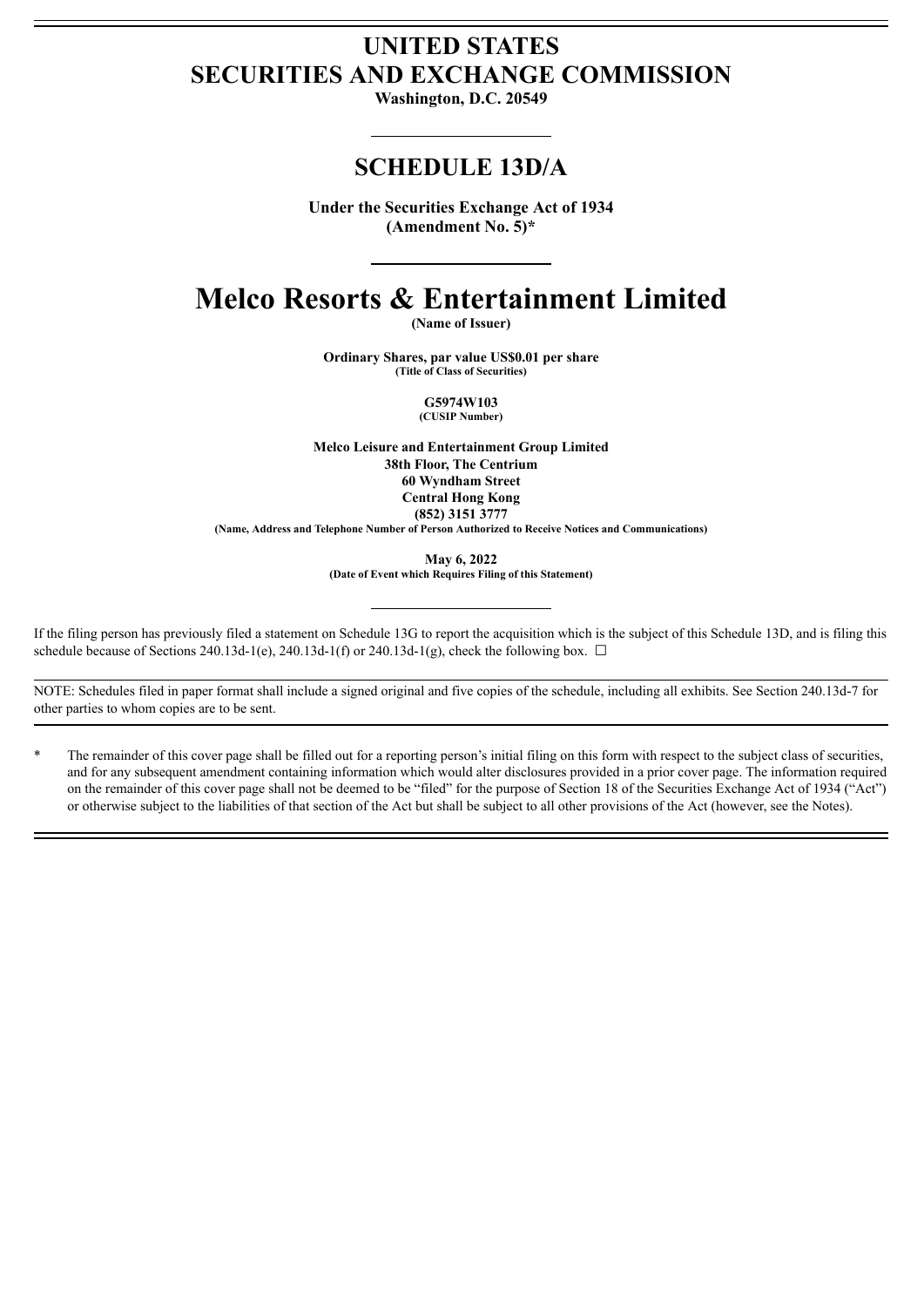#### CUSIP No. G5974W 10 3

|                | NAMES OF REPORTING PERSONS                                                                                                 |  |  |  |  |  |
|----------------|----------------------------------------------------------------------------------------------------------------------------|--|--|--|--|--|
|                | I.R.S. IDENTIFICATION NO. OF ABOVE PERSONS (ENTITIES ONLY):                                                                |  |  |  |  |  |
|                |                                                                                                                            |  |  |  |  |  |
|                | Melco International Development Limited                                                                                    |  |  |  |  |  |
| $\overline{2}$ | CHECK THE APPROPRIATE BOX IF A MEMBER OF A GROUP (SEE INSTRUCTIONS)                                                        |  |  |  |  |  |
|                | $(a) \boxtimes$<br>(b) $\Box$                                                                                              |  |  |  |  |  |
|                |                                                                                                                            |  |  |  |  |  |
|                | <b>SEC USE ONLY</b>                                                                                                        |  |  |  |  |  |
| 3              |                                                                                                                            |  |  |  |  |  |
|                |                                                                                                                            |  |  |  |  |  |
| 4              | SOURCE OF FUNDS (SEE INSTRUCTIONS)                                                                                         |  |  |  |  |  |
|                |                                                                                                                            |  |  |  |  |  |
|                | BK, AF                                                                                                                     |  |  |  |  |  |
| 5              | CHECK IF DISCLOSURE OF LEGAL PROCEEDINGS IS REQUIRED PURSUANT TO ITEMS 2(d) OR 2(e)                                        |  |  |  |  |  |
|                |                                                                                                                            |  |  |  |  |  |
|                | $\Box$                                                                                                                     |  |  |  |  |  |
|                |                                                                                                                            |  |  |  |  |  |
| 6              | CITIZENSHIP OR PLACE OF ORGANIZATION                                                                                       |  |  |  |  |  |
|                |                                                                                                                            |  |  |  |  |  |
|                | Hong Kong                                                                                                                  |  |  |  |  |  |
|                | <b>SOLE VOTING POWER</b><br>$\tau$                                                                                         |  |  |  |  |  |
|                |                                                                                                                            |  |  |  |  |  |
|                | 812,729,781 shares (Melco Leisure and Entertainment Group Limited and Mr. Ho, Lawrence Yau Lung may also be                |  |  |  |  |  |
|                | NUMBER OF<br>deemed to have sole voting power with respect to these shares)                                                |  |  |  |  |  |
|                | <b>SHARES</b><br><b>SHARED VOTING POWER</b><br>8                                                                           |  |  |  |  |  |
|                | <b>BENEFICIALLY</b>                                                                                                        |  |  |  |  |  |
|                | <b>OWNED BY</b>                                                                                                            |  |  |  |  |  |
|                | 812,729,781 shares<br><b>EACH</b>                                                                                          |  |  |  |  |  |
|                | <b>SOLE DISPOSITIVE POWER</b><br>9<br><b>REPORTING</b>                                                                     |  |  |  |  |  |
|                | <b>PERSON</b>                                                                                                              |  |  |  |  |  |
|                | 812,729,781 shares (Melco Leisure and Entertainment Group Limited and Mr. Ho, Lawrence Yau Lung may also be<br><b>WITH</b> |  |  |  |  |  |
|                | deemed to have sole dispositive power with respect to these shares)                                                        |  |  |  |  |  |
|                | <b>SHARED DISPOSITIVE POWER</b><br>10                                                                                      |  |  |  |  |  |
|                |                                                                                                                            |  |  |  |  |  |
|                | 812,729,781                                                                                                                |  |  |  |  |  |
|                | AGGREGATE AMOUNT BENEFICIALLY OWNED BY EACH REPORTING PERSON                                                               |  |  |  |  |  |
| 11             |                                                                                                                            |  |  |  |  |  |
|                |                                                                                                                            |  |  |  |  |  |
|                | 812,729,781                                                                                                                |  |  |  |  |  |
| 12             | CHECK BOX IF THE AGGREGATE AMOUNT IN ROW (11) EXCLUDES CERTAIN SHARES (SEE INSTRUCTIONS)                                   |  |  |  |  |  |
|                |                                                                                                                            |  |  |  |  |  |
|                | □                                                                                                                          |  |  |  |  |  |
| 13             | PERCENT OF CLASS REPRESENTED BY AMOUNT IN ROW (11)                                                                         |  |  |  |  |  |
|                |                                                                                                                            |  |  |  |  |  |
|                | $56.9\%(1)$                                                                                                                |  |  |  |  |  |
|                |                                                                                                                            |  |  |  |  |  |
| 14             | TYPE OF REPORTING PERSON (SEE INSTRUCTIONS)                                                                                |  |  |  |  |  |
|                |                                                                                                                            |  |  |  |  |  |
|                | HC, CO                                                                                                                     |  |  |  |  |  |
|                |                                                                                                                            |  |  |  |  |  |

(1) The percentage indicated in this Row 13 is calculated based upon the number of Ordinary Shares outstanding as of March 25, 2022, which reflects the number reported in the Annual Report on Form 20-F filed by the Issuer with the Securities and Exchange Commission on March 31, 2022 ("Form 20-F"), as adjusted to reflect the Issuer's repurchase of an aggregate of 27,743,301 Ordinary Shares in the form of American Depositary Shares (the "Repurchased Shares"), as announced by the Issuer in its Form 20-F and Current Report on Form 6-K filed on May 6, 2022 (calculated assuming that the Repurchased Shares have been cancelled).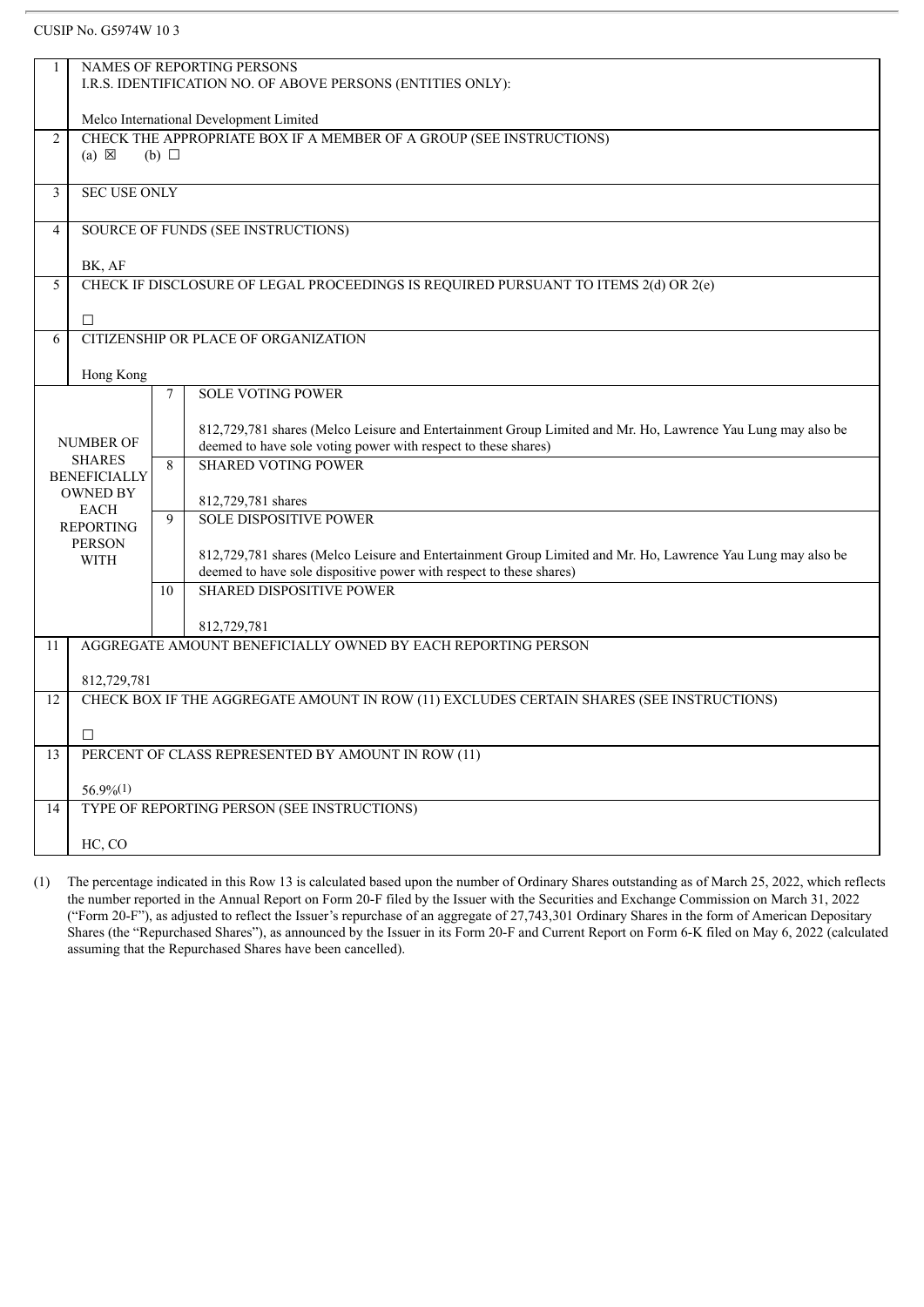## CUSIP No. G5974W 10 3

|                |                                                             | NAMES OF REPORTING PERSONS                                                                                      |  |  |  |  |  |
|----------------|-------------------------------------------------------------|-----------------------------------------------------------------------------------------------------------------|--|--|--|--|--|
|                | I.R.S. IDENTIFICATION NO. OF ABOVE PERSONS (ENTITIES ONLY): |                                                                                                                 |  |  |  |  |  |
|                |                                                             |                                                                                                                 |  |  |  |  |  |
|                |                                                             | Melco Leisure and Entertainment Group Limited                                                                   |  |  |  |  |  |
| $\overline{2}$ |                                                             | CHECK THE APPROPRIATE BOX IF A MEMBER OF A GROUP (SEE INSTRUCTIONS)                                             |  |  |  |  |  |
|                | $(a) \boxtimes$                                             | (b) $\Box$                                                                                                      |  |  |  |  |  |
|                |                                                             |                                                                                                                 |  |  |  |  |  |
| 3              | <b>SEC USE ONLY</b>                                         |                                                                                                                 |  |  |  |  |  |
|                |                                                             |                                                                                                                 |  |  |  |  |  |
| 4              |                                                             | SOURCE OF FUNDS (SEE INSTRUCTIONS)                                                                              |  |  |  |  |  |
|                |                                                             |                                                                                                                 |  |  |  |  |  |
| 5              | BK, AF                                                      | CHECK IF DISCLOSURE OF LEGAL PROCEEDINGS IS REQUIRED PURSUANT TO ITEMS 2(d) OR 2(e)                             |  |  |  |  |  |
|                |                                                             |                                                                                                                 |  |  |  |  |  |
|                | $\Box$                                                      |                                                                                                                 |  |  |  |  |  |
| 6              |                                                             | CITIZENSHIP OR PLACE OF ORGANIZATION                                                                            |  |  |  |  |  |
|                |                                                             |                                                                                                                 |  |  |  |  |  |
|                | British Virgin Islands                                      |                                                                                                                 |  |  |  |  |  |
|                |                                                             | <b>SOLE VOTING POWER</b><br>7                                                                                   |  |  |  |  |  |
|                |                                                             |                                                                                                                 |  |  |  |  |  |
|                |                                                             | 812,729,781 shares (Melco International Development Limited and Mr. Ho, Lawrence Yau Lung may also be deemed to |  |  |  |  |  |
|                | <b>NUMBER OF</b>                                            | have sole voting power with respect to these shares)                                                            |  |  |  |  |  |
|                | <b>SHARES</b>                                               | <b>SHARED VOTING POWER</b><br>8                                                                                 |  |  |  |  |  |
|                | <b>BENEFICIALLY</b>                                         |                                                                                                                 |  |  |  |  |  |
|                | <b>OWNED BY</b><br><b>EACH</b>                              | 812,729,781 shares                                                                                              |  |  |  |  |  |
|                | <b>REPORTING</b>                                            | <b>SOLE DISPOSITIVE POWER</b><br>9                                                                              |  |  |  |  |  |
|                | <b>PERSON</b>                                               |                                                                                                                 |  |  |  |  |  |
|                | <b>WITH</b>                                                 | 812,729,781 shares (Melco International Development Limited and Mr. Ho, Lawrence Yau Lung may also be deemed to |  |  |  |  |  |
|                |                                                             | have sole dispositive power with respect to these shares)                                                       |  |  |  |  |  |
|                |                                                             | <b>SHARED DISPOSITIVE POWER</b><br>10                                                                           |  |  |  |  |  |
|                |                                                             |                                                                                                                 |  |  |  |  |  |
|                |                                                             | 812,729,781                                                                                                     |  |  |  |  |  |
| 11             |                                                             | AGGREGATE AMOUNT BENEFICIALLY OWNED BY EACH REPORTING PERSON                                                    |  |  |  |  |  |
|                | 812,729,781                                                 |                                                                                                                 |  |  |  |  |  |
| 12             |                                                             | CHECK BOX IF THE AGGREGATE AMOUNT IN ROW (11) EXCLUDES CERTAIN SHARES (SEE INSTRUCTIONS)                        |  |  |  |  |  |
|                |                                                             |                                                                                                                 |  |  |  |  |  |
|                | □                                                           |                                                                                                                 |  |  |  |  |  |
| 13             |                                                             | PERCENT OF CLASS REPRESENTED BY AMOUNT IN ROW (11)                                                              |  |  |  |  |  |
|                |                                                             |                                                                                                                 |  |  |  |  |  |
|                | $56.9\%$ <sup>(1)</sup>                                     |                                                                                                                 |  |  |  |  |  |
| 14             |                                                             | TYPE OF REPORTING PERSON (SEE INSTRUCTIONS)                                                                     |  |  |  |  |  |
|                |                                                             |                                                                                                                 |  |  |  |  |  |
|                | CO                                                          |                                                                                                                 |  |  |  |  |  |
|                |                                                             |                                                                                                                 |  |  |  |  |  |

(1) The percentage indicated in this Row 13 is calculated based upon the number of Ordinary Shares outstanding as of March 25, 2022, which reflects the number reported in the Annual Report on Form 20-F, as adjusted to reflect the Issuer's repurchase of the Repurchased Shares, as announced by the Issuer in its Form 20-F and Current Report on Form 6-K filed on May 6, 2022 (calculated assuming that the Repurchased Shares have been cancelled).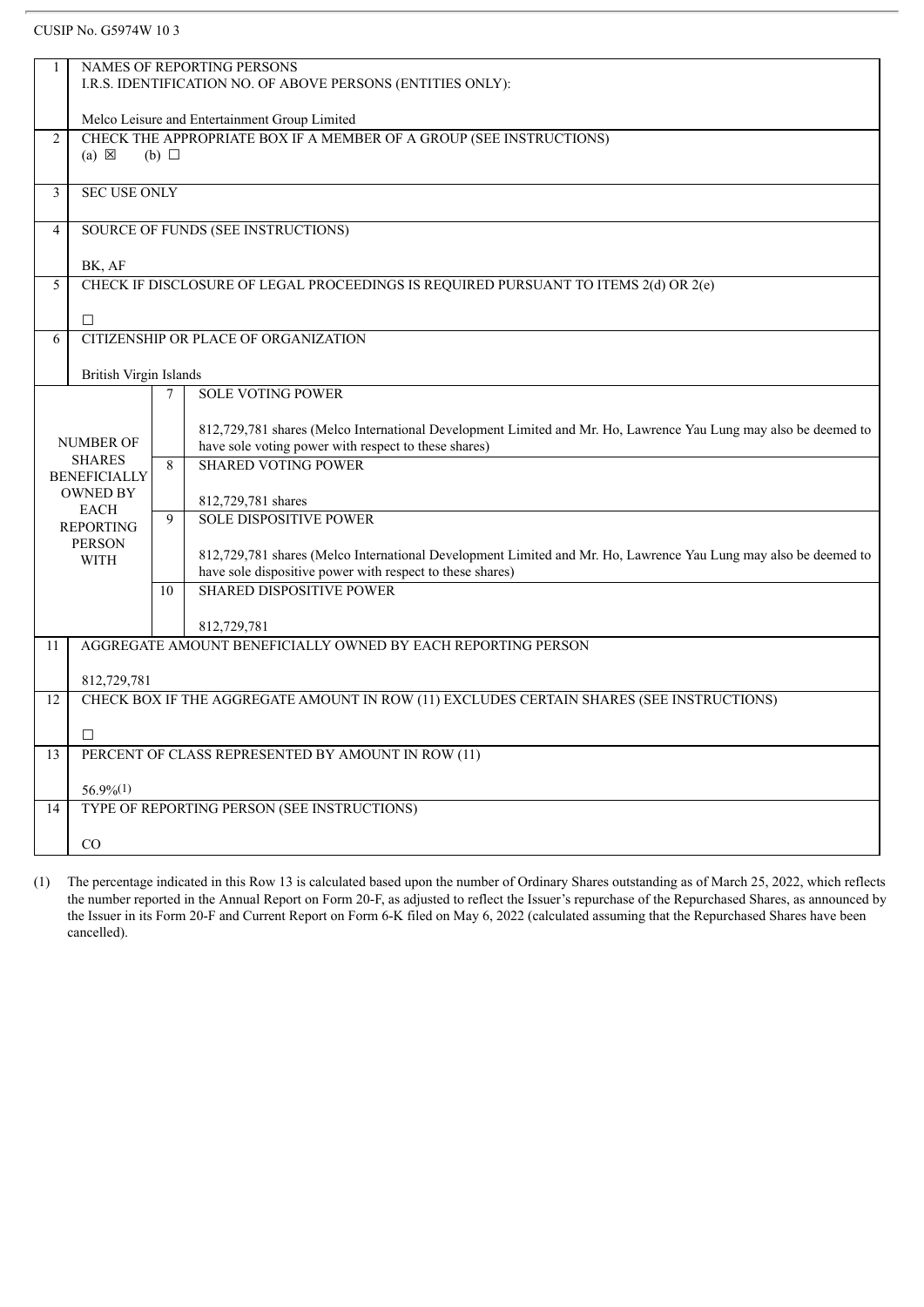#### CUSIP No. G5974W 10 3

|                     |                                 |                 | <b>NAMES OF REPORTING PERSONS</b>                                                                                                                                                                   |
|---------------------|---------------------------------|-----------------|-----------------------------------------------------------------------------------------------------------------------------------------------------------------------------------------------------|
|                     |                                 |                 | I.R.S. IDENTIFICATION NO. OF ABOVE PERSONS (ENTITIES ONLY):                                                                                                                                         |
|                     |                                 |                 |                                                                                                                                                                                                     |
|                     | Ho, Lawrence Yau Lung           |                 |                                                                                                                                                                                                     |
| $\overline{2}$      |                                 |                 | CHECK THE APPROPRIATE BOX IF A MEMBER OF A GROUP (SEE INSTRUCTIONS)                                                                                                                                 |
|                     | $(a) \boxtimes$                 | $(b)$ $\square$ |                                                                                                                                                                                                     |
|                     |                                 |                 |                                                                                                                                                                                                     |
| 3                   | <b>SEC USE ONLY</b>             |                 |                                                                                                                                                                                                     |
|                     |                                 |                 |                                                                                                                                                                                                     |
| 4                   |                                 |                 | SOURCE OF FUNDS (SEE INSTRUCTIONS)                                                                                                                                                                  |
|                     |                                 |                 |                                                                                                                                                                                                     |
|                     | BK, AF                          |                 |                                                                                                                                                                                                     |
| 5                   |                                 |                 | CHECK IF DISCLOSURE OF LEGAL PROCEEDINGS IS REQUIRED PURSUANT TO ITEMS 2(d) OR 2(e)                                                                                                                 |
|                     |                                 |                 |                                                                                                                                                                                                     |
| $\Box$<br>6         |                                 |                 | CITIZENSHIP OR PLACE OF ORGANIZATION                                                                                                                                                                |
|                     |                                 |                 |                                                                                                                                                                                                     |
|                     | Canada                          |                 |                                                                                                                                                                                                     |
|                     |                                 | 7               | <b>SOLE VOTING POWER</b>                                                                                                                                                                            |
|                     |                                 |                 |                                                                                                                                                                                                     |
|                     |                                 |                 | 820,403,865(2) shares (Out of these shares, Melco International Development Limited and Melco Leisure and                                                                                           |
|                     | <b>NUMBER OF</b>                |                 | Entertainment Group Limited may also be deemed to have sole voting power with respect to 812,729,781 shares)                                                                                        |
|                     | <b>SHARES</b>                   | 8               | <b>SHARED VOTING POWER</b>                                                                                                                                                                          |
| <b>BENEFICIALLY</b> |                                 |                 |                                                                                                                                                                                                     |
|                     | <b>OWNED BY</b>                 |                 | 812,729,781(1) shares (including shares disclaimed; see Item 5 below)                                                                                                                               |
|                     | <b>EACH</b><br><b>REPORTING</b> | 9               | <b>SOLE DISPOSITIVE POWER</b>                                                                                                                                                                       |
|                     | <b>PERSON</b>                   |                 |                                                                                                                                                                                                     |
|                     | <b>WITH</b>                     |                 | 820,403,865(2) shares (Out of these shares, Melco International Development Limited and Melco Leisure and                                                                                           |
|                     |                                 |                 | Entertainment Group Limited may also be deemed to have sole dispositive power with respect to 812,729,781 shares)                                                                                   |
|                     |                                 | 10              | <b>SHARED DISPOSITIVE POWER</b>                                                                                                                                                                     |
|                     |                                 |                 |                                                                                                                                                                                                     |
|                     |                                 |                 | 812,729,781(1) shares (including shares disclaimed; see Item 5 below)                                                                                                                               |
| 11                  |                                 |                 | AGGREGATE AMOUNT BENEFICIALLY OWNED BY EACH REPORTING PERSON                                                                                                                                        |
|                     |                                 |                 |                                                                                                                                                                                                     |
|                     |                                 |                 | 820,403,865(2) shares (Out of these shares, Melco International Development Limited and Melco Leisure and Entertainment Group Limited<br>may also be deemed to beneficially own 812,729,781 shares) |
|                     |                                 |                 | CHECK BOX IF THE AGGREGATE AMOUNT IN ROW (11) EXCLUDES CERTAIN SHARES (SEE INSTRUCTIONS)                                                                                                            |
| 12                  |                                 |                 |                                                                                                                                                                                                     |
| $\Box$              |                                 |                 |                                                                                                                                                                                                     |
| 13                  |                                 |                 | PERCENT OF CLASS REPRESENTED BY AMOUNT IN ROW (11)                                                                                                                                                  |
|                     |                                 |                 |                                                                                                                                                                                                     |
|                     | $57.4\%(2)(3)$                  |                 |                                                                                                                                                                                                     |
| 14                  |                                 |                 | TYPE OF REPORTING PERSON (SEE INSTRUCTIONS)                                                                                                                                                         |
|                     |                                 |                 |                                                                                                                                                                                                     |
| IN                  |                                 |                 |                                                                                                                                                                                                     |
|                     |                                 |                 |                                                                                                                                                                                                     |

(1) In addition, Mr. Ho is entitled to receive (upon vesting) 312,012 restricted shares pursuant to the Issuer's share incentive plan, all of which will vest within 60 days of the date hereof, as further described in Item 5 below.

(2) Includes 312,012 restricted shares which Mr. Ho is entitled to receive (upon vesting) pursuant to the Issuer's share incentive plan, all of which will vest within 60 days of the date hereof, as further described in Item 5 below.

(3) The percentage indicated in this Row 13 is calculated based upon the number of Ordinary Shares outstanding as of March 25, 2022, which reflects the number reported in the Annual Report on Form 20-F, as adjusted to reflect the Issuer's repurchase of the Repurchased Shares, as announced by the Issuer in its Form 20-F and Current Report on Form 6-K filed on May 6, 2022 (calculated assuming that the Repurchased Shares have been cancelled).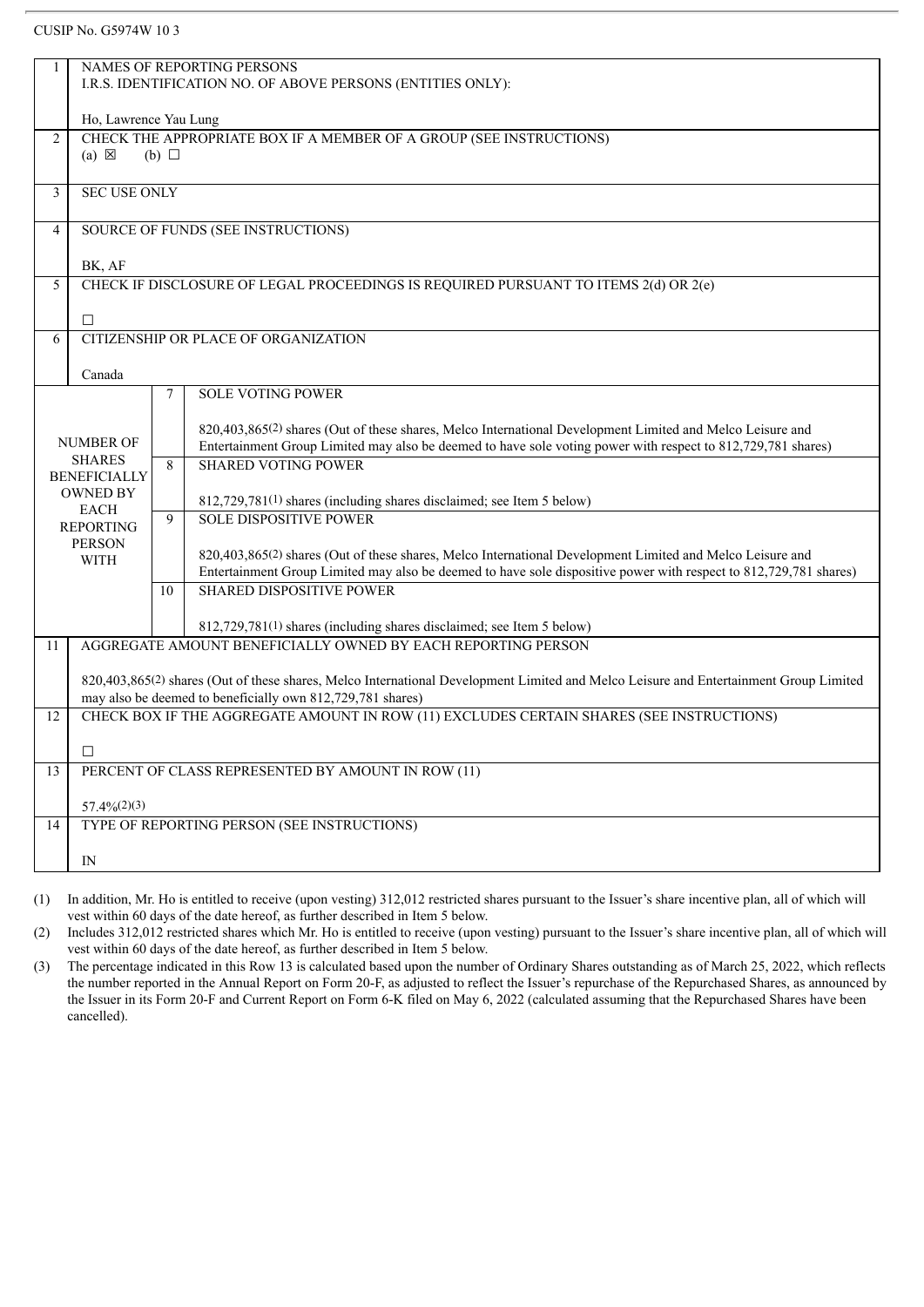This Amendment No. 5 (this "Amendment") amends and supplements the Schedule 13D filed on February 6, 2017, as amended by Amendment No. 1 filed on May 17, 2017, Amendment No. 2 filed on November 19, 2018, Amendment No. 3 filed on February 19, 2019 and Amendment No. 4 filed on July 15, 2019, with respect to the Issuer by the Reporting Persons (the "Original Filing"). Information reported in the Original Filing remains in effect except to the extent that it is amended, restated or superseded by information contained in this Amendment. Capitalized terms used but not defined in this Amendment have the respective meanings set forth in the Original Filing.

Percentages of the Ordinary Shares outstanding reported in this Amendment are calculated based upon the number of Ordinary Shares outstanding as of March 25, 2022, which reflects the number reported in the Annual Report on Form 20-F filed by the Issuer with the Securities and Exchange Commission on March 31, 2022 ("Form 20-F"), as adjusted to reflect the Issuer's repurchase of 27,743,301 Ordinary Shares in the form of American Depositary Shares (the "Repurchased Shares"), as announced by the Issuer in its Form 20-F and Current Report on Form 6-K filed on May 6, 2022 (calculated assuming that the Repurchased Shares were cancelled).

#### **Item 1. Security and Issuer**

Item 1 is hereby amended by replacing it in its entirety with the following:

This Schedule 13D relates to the ordinary shares (the "Ordinary Shares") of Melco Resorts & Entertainment Limited, a Cayman Islands exempted company (the "Issuer"). The address of the Issuer's principal executive offices is 38th Floor, The Centrium, 60 Wyndham Street, Central, Hong Kong.

#### **Item 2. Identity and Background**

Items 2(a) and 2(c) are hereby amended by replacing them in their entirety with the following:

(a) This Schedule 13D is being filed on behalf of each of the following persons (collectively, the "Reporting Persons"): Melco International Development Limited, a Hong Kong-listed company ("Melco International"), its wholly-owned subsidiary Melco Leisure and Entertainment Group Limited, a company incorporated under the laws of the British Virgin Islands ("Melco Leisure"), and Mr. Ho, Lawrence Yau Lung, a citizen of Canada ("Mr. Ho").

As of the date of this Amendment, Mr. Ho personally holds 91,445,132 ordinary shares of Melco International, representing approximately 6.0% of Melco International's ordinary shares outstanding. In addition, 122,243,024 ordinary shares of Melco International are held by Lasting Legend Ltd., 301,368,606 ordinary shares of Melco International are held by Better Joy Overseas Ltd., 53,491,345 ordinary shares of Melco International are held by Mighty Dragon Developments Limited, and 1,566,000 ordinary shares of Melco International are held by Maple Peak Investments Inc., representing approximately 8.1%, 19.9%, 3.5% and 0.1%, respectively, of Melco International's shares, all of which are entities owned by Mr. Ho, and/or persons and/or trusts affiliated with Mr. Ho.

Mr. Ho also has an interest in L3G Holdings Inc., a company controlled by a discretionary family trust, the beneficiaries of which include Mr. Ho and his immediate family members, that holds 312,666,187 ordinary shares of Melco International, representing approximately 20.6% of Melco International's shares.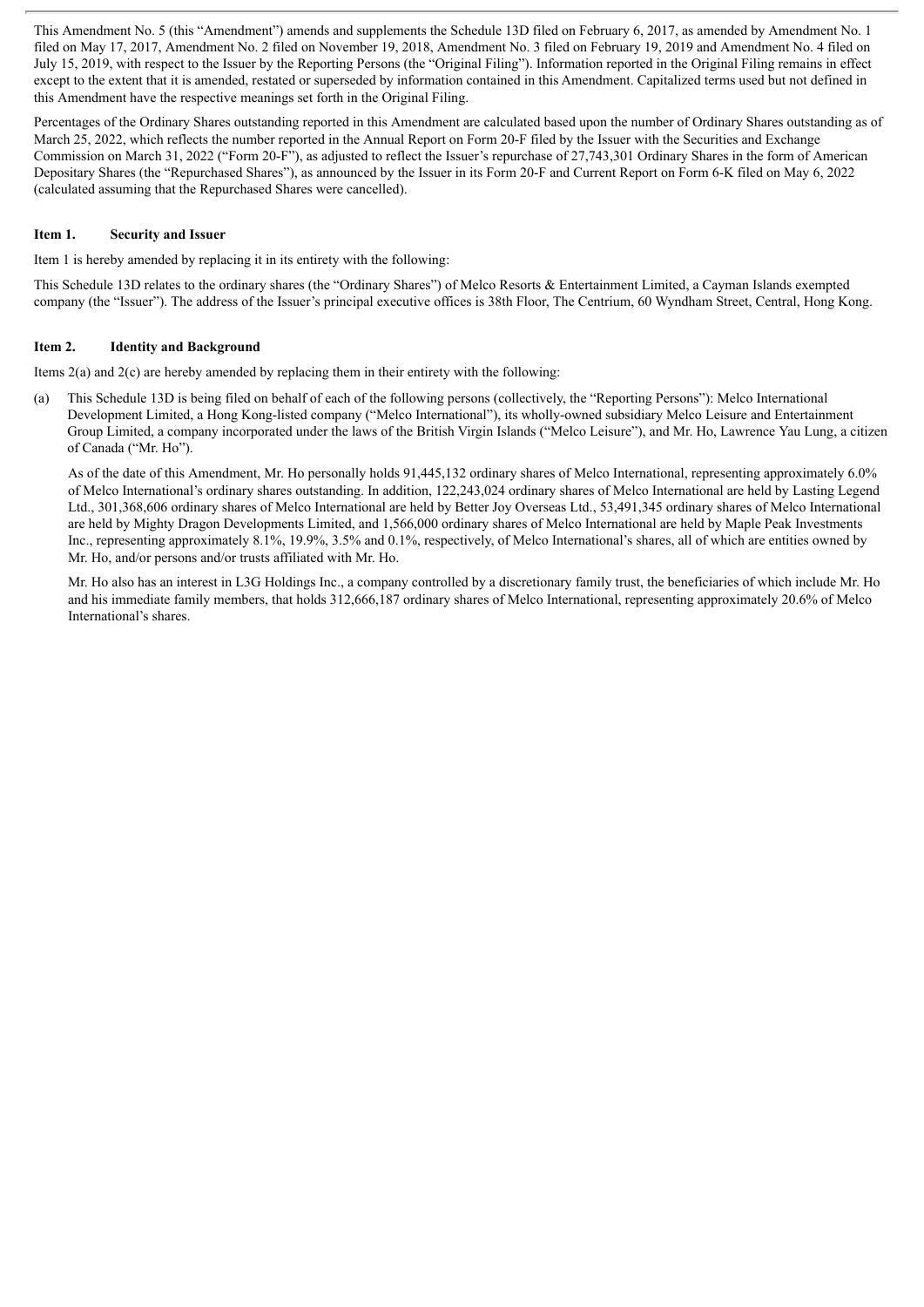Consequently, Mr. Ho may be deemed to beneficially own an aggregate of 886,992,396 ordinary shares of Melco International, representing approximately 58.5% of Melco International's ordinary shares outstanding.

(c) The principal business of Melco International and Melco Leisure, through their subsidiaries, is engaging in leisure, gaming and entertainment, and other investments.

#### **Item 4. Purpose of the Transaction**

This Amendment is being filed to report the increase in the percentage of outstanding Ordinary Shares of the Issuer beneficially owned by the Reporting Persons following the Issuer's publicly reported repurchase of the Repurchased Shares as described above (calculated assuming that the Repurchased Shares were cancelled). This Amendment also provides certain other updated information as set forth herein.

#### **Item 5. Interest in Securities of the Issuer**

Item 5 is hereby amended by replacing it in its entirety with the following:

- (a) As of the date of this Amendment, the Reporting Persons may be deemed to each beneficially own an aggregate of 812,729,781 Ordinary Shares, which are held by Melco Leisure (the "Shares"). The Shares represent approximately 56.9% of the Issuer's outstanding Ordinary Shares. In addition, Mr. Ho personally holds 7,362,072 Ordinary Shares and is entitled to receive (upon vesting) 312,012 restricted shares pursuant to the Issuer's share incentive plan which will vest within 60 days of the date hereof, together representing a further approximately 0.5% of the Issuer's Ordinary Shares outstanding.
- (b) The Reporting Persons have shared voting and dispositive power over 812,729,781 of the Shares, and Mr. Ho has sole voting and dispositive power over 7,674,084 of the Shares.
- (c) The Reporting Persons have not effected any transaction in the Ordinary Shares during the past 60 days.
- (d) Not applicable.
- (e) Not applicable.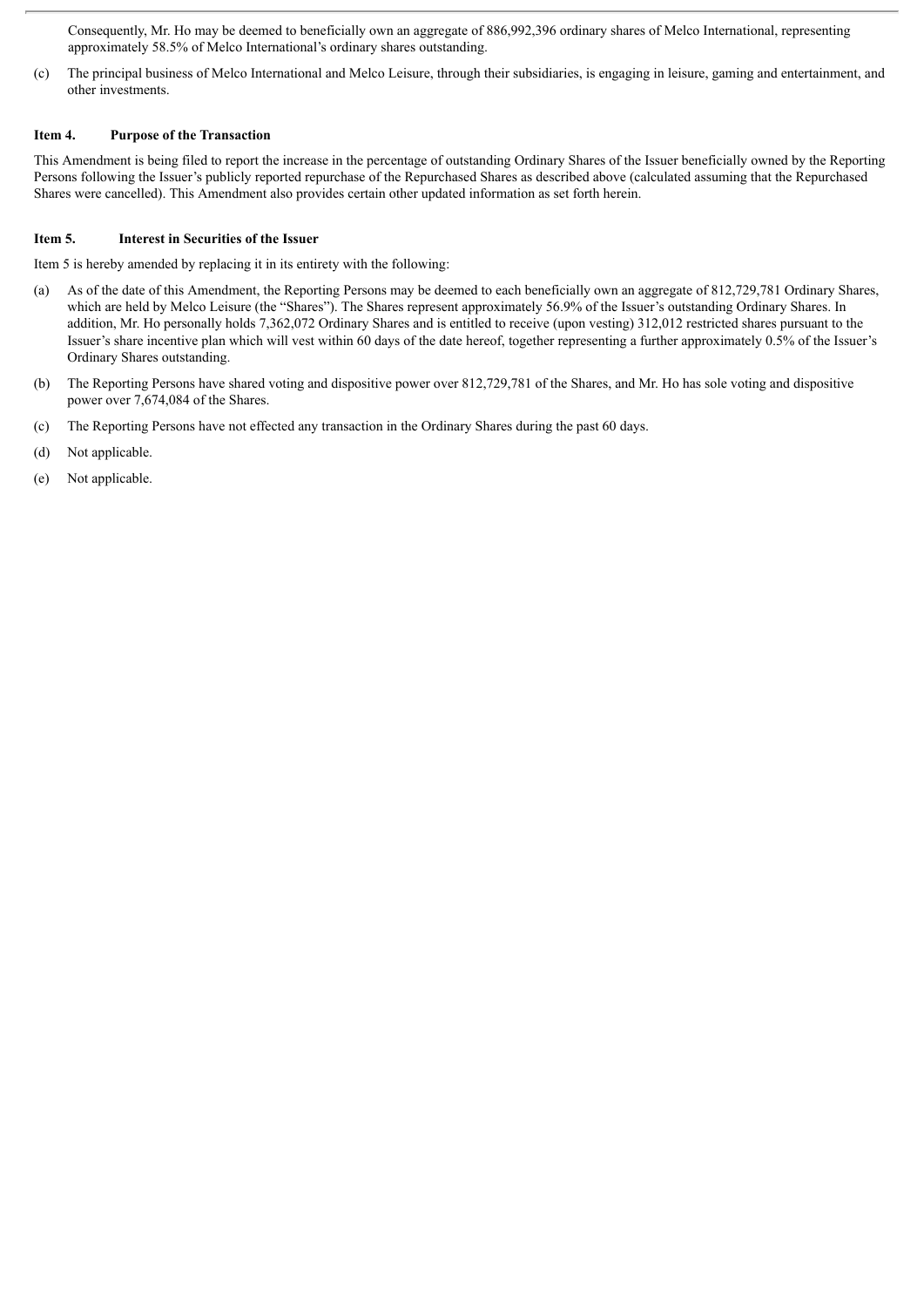## **SIGNATURE**

After reasonable inquiry and to the best of my knowledge and belief, I certify that the information set forth in this statement is true, complete and correct.

Date: May 13, 2022

For and on Behalf of MELCO INTERNATIONAL DEVELOPMENT LIMITED By: /s/ Ho, Lawrence Yau Lung Name: Ho, Lawrence Yau Lung Title: Director For and on Behalf of MELCO LEISURE AND ENTERTAINMENT GROUP LIMITED By: /s/ Ho, Lawrence Yau Lung Ho, Lawrence Yau Lung Title: Director HO, LAWRENCE YAU LUNG By: /s/ Ho, Lawrence Yau Lung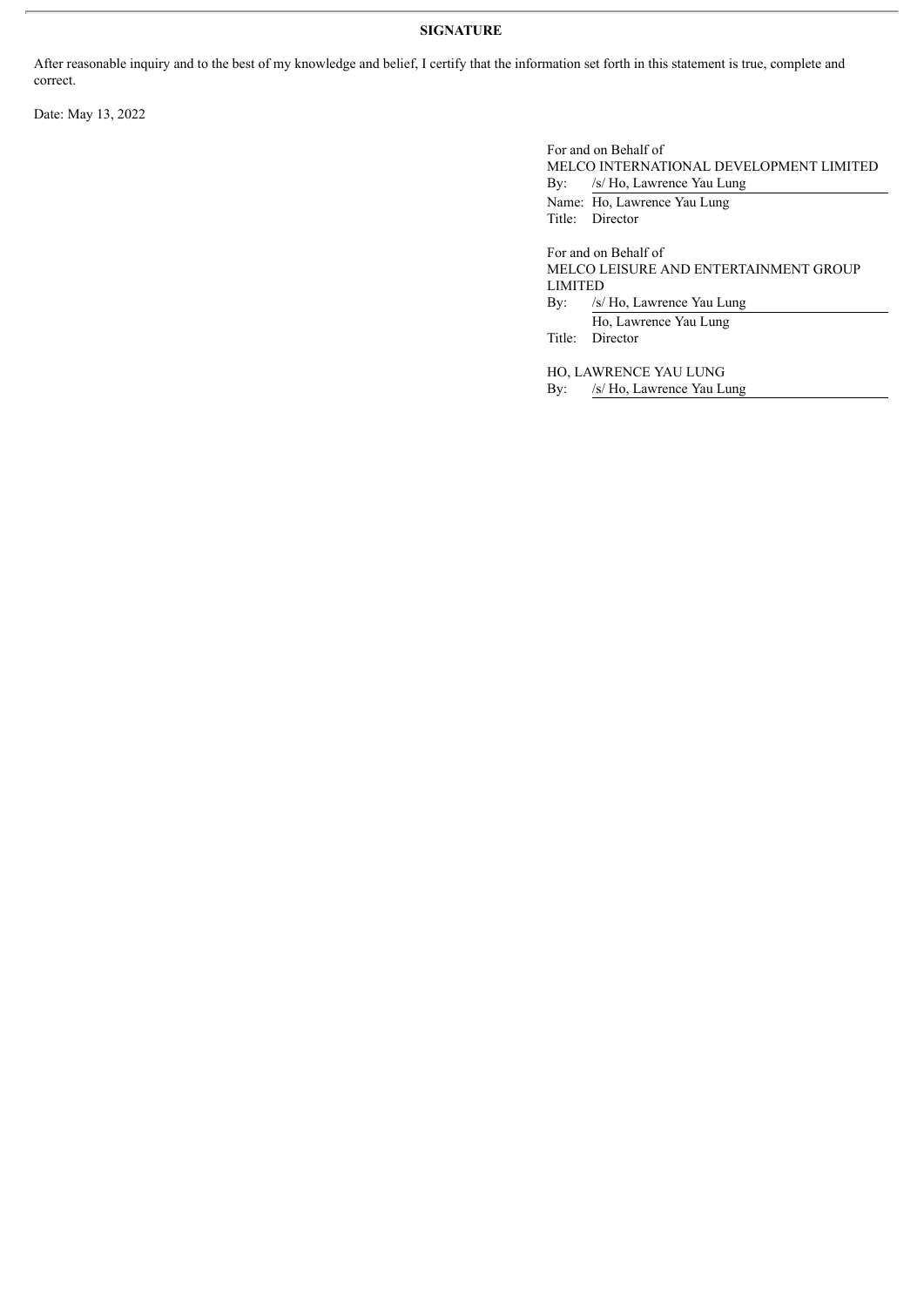### **SCHEDULE I**

Schedule I of Schedule 13D is hereby amended by replacing it in its entirety with the following:

# **MELCO INTERNATIONAL DEVELOPMENT LIMITED DIRECTORS AND EXECUTIVE OFFICERS**

| Name                  | <b>Present</b><br><b>Business Address</b>                                               | <b>Present</b><br><b>Principal Occupation</b>                                                                                                                                       | Citizenship                                                                     |
|-----------------------|-----------------------------------------------------------------------------------------|-------------------------------------------------------------------------------------------------------------------------------------------------------------------------------------|---------------------------------------------------------------------------------|
| Ho, Lawrence Yau Lung | 38th Floor, The Centrium, 60<br>Wyndham Street, Central, Hong<br>Kong                   | Chairman, Chief Executive<br>Officer and Executive Director<br>of Melco International<br>Development Limited and Melco<br>Resorts & Entertainment Limited                           | Canada                                                                          |
| Evan Andrew Winkler   | 38th Floor, The Centrium, 60<br>Wyndham Street, Central, Hong<br>Kong                   | President and Managing Director United States of America<br>of Melco International<br>Development Limited and<br>Director and President of Melco<br>Resorts & Entertainment Limited |                                                                                 |
| Chung Yuk Man         | 38th Floor, The Centrium, 60<br>Wyndham Street, Central, Hong<br>Kong                   | <b>Executive Director of Melco</b><br><b>International Development</b><br>Limited and Director of Melco<br>Resorts & Entertainment Limited                                          | Hong Kong Special<br>Administrative Region of the<br>People's Republic of China |
| Ng Ching Wo           | 13/F, Gloucester Tower, The<br>Landmark, 15 Queen's Road<br>Central, Central, Hong Kong | Solicitor and Non-executive<br>Director of Melco International<br>Development Limited                                                                                               | Canada                                                                          |
| John William Crawford | 38th Floor, The Centrium, 60<br>Wyndham Street, Central, Hong<br>Kong                   | Certified Public Accountant<br>and Independent Non-executive<br>Director of Melco International<br>Development Limited and Melco<br>Resorts & Entertainment Limited                 | Canada                                                                          |
| Tsui Che Yin, Frank   | 38th Floor, The Centrium, 60<br>Wyndham Street, Central, Hong<br>Kong                   | Independent Non-executive<br>Director of Melco International<br>Development Limited                                                                                                 | United Kingdom                                                                  |
| Karuna Evelyn Shinsho | 38th Floor, The Centrium, 60<br>Wyndham Street, Central, Hong<br>Kong                   | Independent Non-executive<br>Director of Melco International<br>Development Limited                                                                                                 | United States of America                                                        |